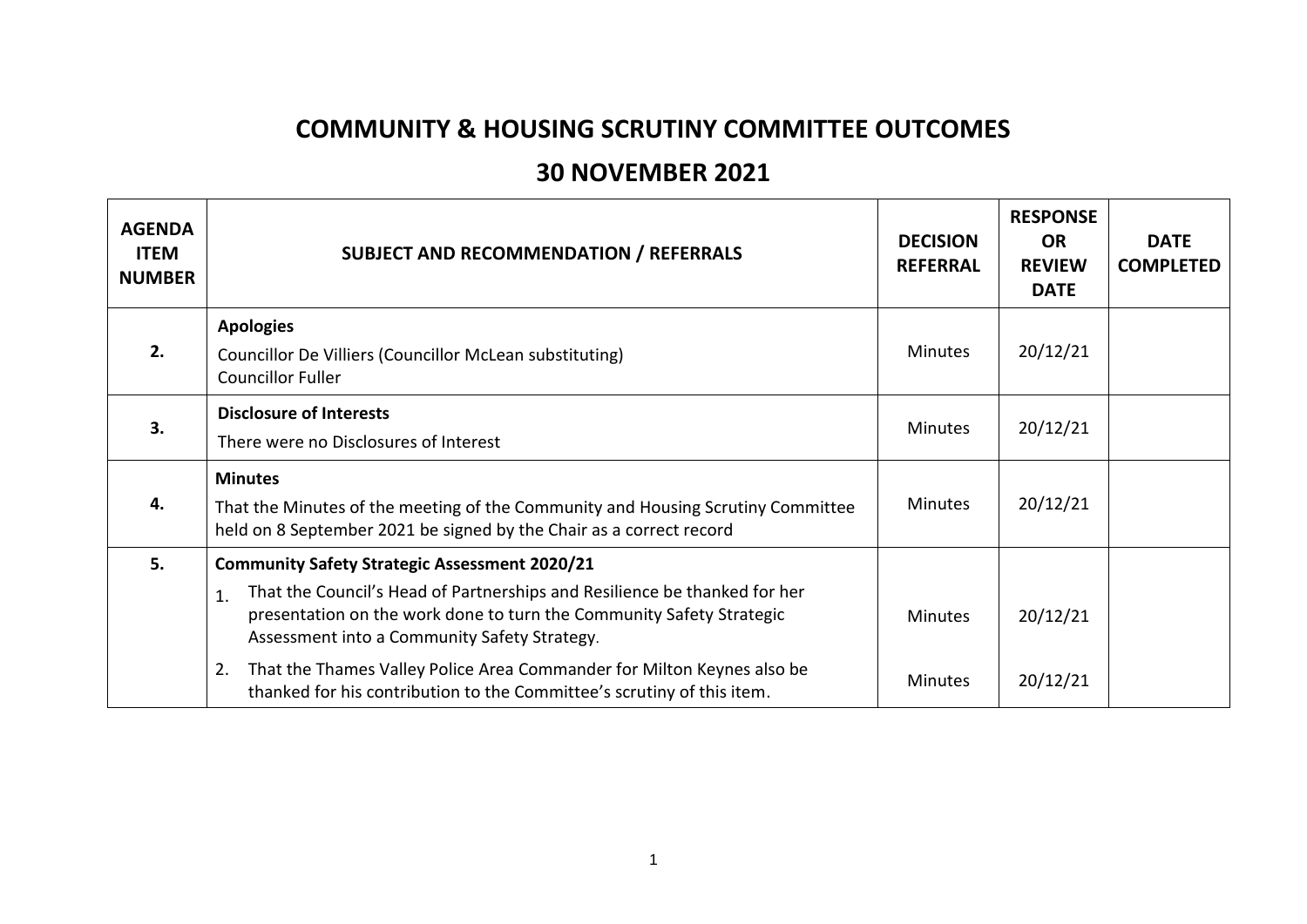| <b>AGENDA</b><br><b>ITEM</b><br><b>NUMBER</b> | <b>SUBJECT AND RECOMMENDATION / REFERRALS</b>                                                                                                                                                                                                                                                                                                                                                                                                          | <b>DECISION</b><br><b>REFERRAL</b> | <b>RESPONSE</b><br><b>OR</b><br><b>REVIEW</b><br><b>DATE</b> | <b>DATE</b><br><b>COMPLETED</b> |
|-----------------------------------------------|--------------------------------------------------------------------------------------------------------------------------------------------------------------------------------------------------------------------------------------------------------------------------------------------------------------------------------------------------------------------------------------------------------------------------------------------------------|------------------------------------|--------------------------------------------------------------|---------------------------------|
| 5. cont                                       | That the Committee endorses the priorities set out in the Community Safety<br>3.<br>Strategic Assessment 2020/21 and the work being carried out to develop these<br>into the Community Safety Strategy 2022-28.                                                                                                                                                                                                                                        | Cabinet                            | 14/12/21                                                     |                                 |
| 6.                                            | <b>Serious Violence Reduction Strategy 2021-24</b>                                                                                                                                                                                                                                                                                                                                                                                                     |                                    |                                                              |                                 |
|                                               | That the Thames Valley Police Area Commander for Milton Keynes be thanked for<br>1.<br>his presentation and contribution to the Committee's scrutiny of this item.                                                                                                                                                                                                                                                                                     | <b>Minutes</b>                     | 20/12/21                                                     |                                 |
|                                               | That the Committee welcomes the MK Together Management Board's plans to<br>2.<br>reduce the level of serious, violent crime in Milton Keynes as set out in the<br>Serious Violence Reduction Strategy 2021-24.                                                                                                                                                                                                                                         | Cabinet                            | 14/12/21                                                     |                                 |
|                                               | That the Committee notes that the Police were focussing their efforts on<br>3.<br>"hotspots" of serious violent crime, but questions the effectiveness of this<br>approach, given that only a small proportion of the violent crime in Milton<br>Keynes happened in those hotspots and therefore asks for benchmarking or<br>analysis of the results from the hotspots compared to the results from other<br>areas of Milton Keynes to be carried out. | SaferMK<br>Partnership             | 09/03/2022                                                   |                                 |
| 7.                                            | <b>Domestic Abuse Strategy 2020</b>                                                                                                                                                                                                                                                                                                                                                                                                                    |                                    |                                                              |                                 |
|                                               | That the Chair of the Milton Keynes Domestic Abuse Partnership be thanked for<br>1.<br>his presentation and contribution to the Committee's scrutiny of this item.                                                                                                                                                                                                                                                                                     | <b>Minutes</b>                     | 20/12/21                                                     |                                 |
|                                               | That the Chief Executive of MK-ACT and the Council's Group Head of<br>2.<br>Commissioning also be thanked for their contributions to the Committee's<br>scrutiny of this item.                                                                                                                                                                                                                                                                         | <b>Minutes</b>                     | 20/12/21                                                     |                                 |